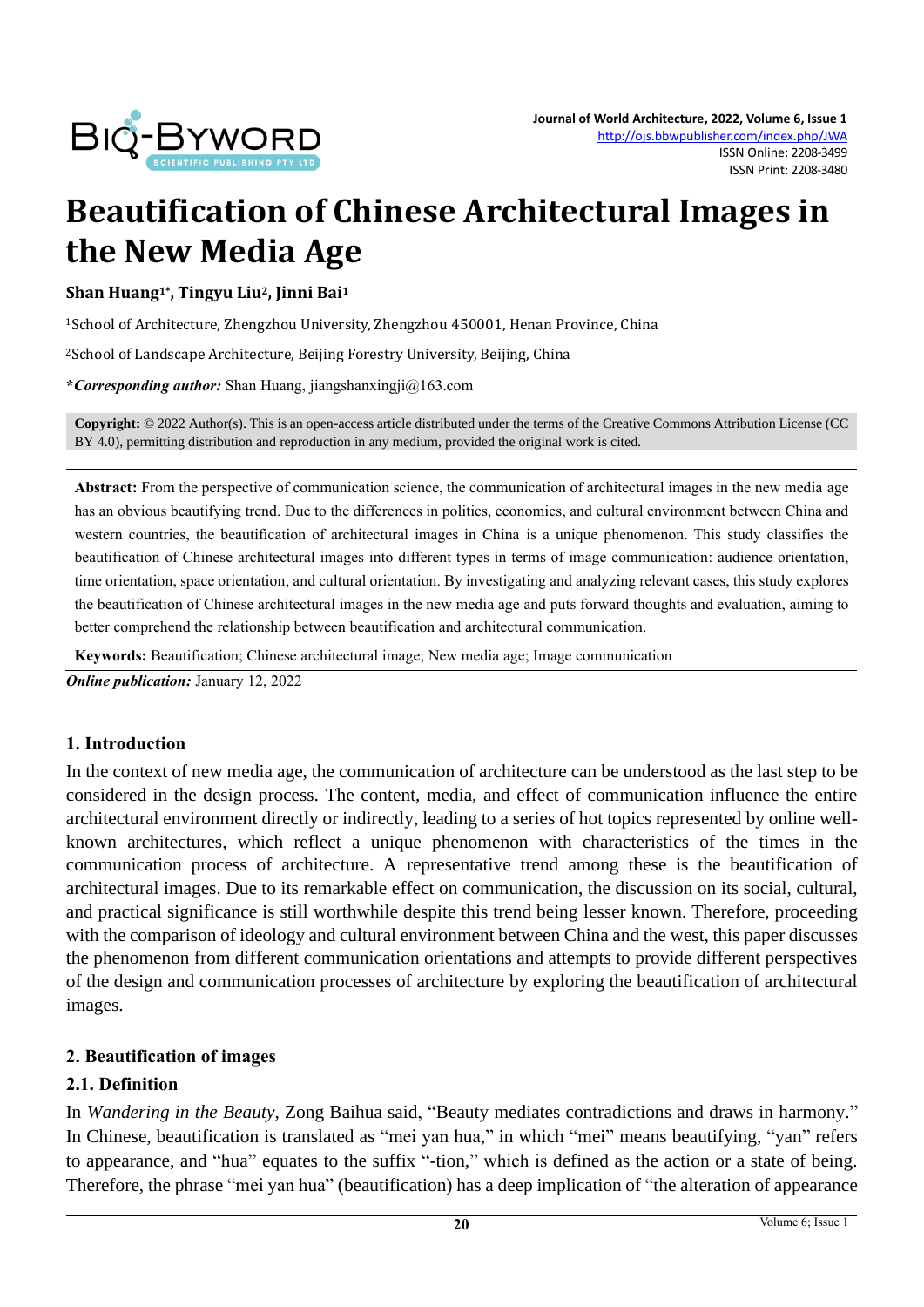to achieve harmony in the form." There are various media subjects of beauty, among which image, one of the most widely communicated media, has expected research value. In the semiotic sense, an image is a systematic form of rules and symbols. It is a symbol indicating the object under some common characteristics between itself and the object expressed by it. The purpose of beautification is to create an ideal image by improving the harmony of the image itself through editing, which can be understood as a self-display and management strategy of impression [1].

# **2.2. Analysis of the beautification of non-architectural images**

With the development of image editing, the change of media, and the increasing pursuit of beauty among people, beautification of images is increasingly common [2]. Especially the ones on social media, such as MeituPic, a Chinese beauty camera application, which has attracted wide attention in recent years. In a survey, the consensus of the respondents points to the development trend of today's society whereby their attention is on pursuing beauty. In this era of "appearance anxiety," opportunities tend to favor those with a better appearance. Hence, people receive attention and praise from others by posting beauty-filtered photos on social platforms to meet their social needs. In Owen Goffman's impression management theory, people's daily social communication is comparable to a stage performance <sup>[3]</sup>. Everyone is trying their best to keep their image consistent with the current social situation to ensure that other people respond to them. This phenomenon reflects the noticeable beautifying trend in the new media age.

# **2.3. Analysis of the beautification of architectural images**

Architecture and architectural images exist intertextually <sup>[4]</sup>. Architectural images have unique characteristics compared with those of other areas. For example, in architectural photography, tilt-shift lens and high-definition cameras are usually used to capture the light influence on certain architectures. Furthermore, some architectural photographers have attempted to communicate tactile and auditory information through visual languages, such as through light, color, and composition. Accordingly, it is worthwhile to learn this separately. However, unlike documentary photography, the beautification of architectural images has artistic or other purposes. Therefore, the academic world in the new media age generally calls it "conceptual photography." Architectural images are part of a form of media art.

Although globalization has brought about strong homogenization in modern media, the fundamental differences between China and the west in ideology and cultural environment still contribute to their distinctions in the beautification of architectural images. Therefore, combing the differences is beneficial to understand the beautification of Chinese architectural images. At the same time, exploring the beautification of architectural images with Chinese characteristics may play a positive role in the regression of the sense of place and belonging.

# **3. Differences between China and the west**

# **3.1. Differences between Chinese and western built environments**

Just as Cheng Taining, an academician, argued that civilizations seek common ground and cultures raise differences <sup>[5]</sup>, the differences in cultural landscapes lead to the differences between Chinese and Western architectural environments.

First, from the perspective of history, western architecture focused on the physical form and spatial expressions, whose prototype was a complex space overlaid by multiple structural units. The construction of traditional western architecture appeared as three-dimensional vertical expansion, showed the spatial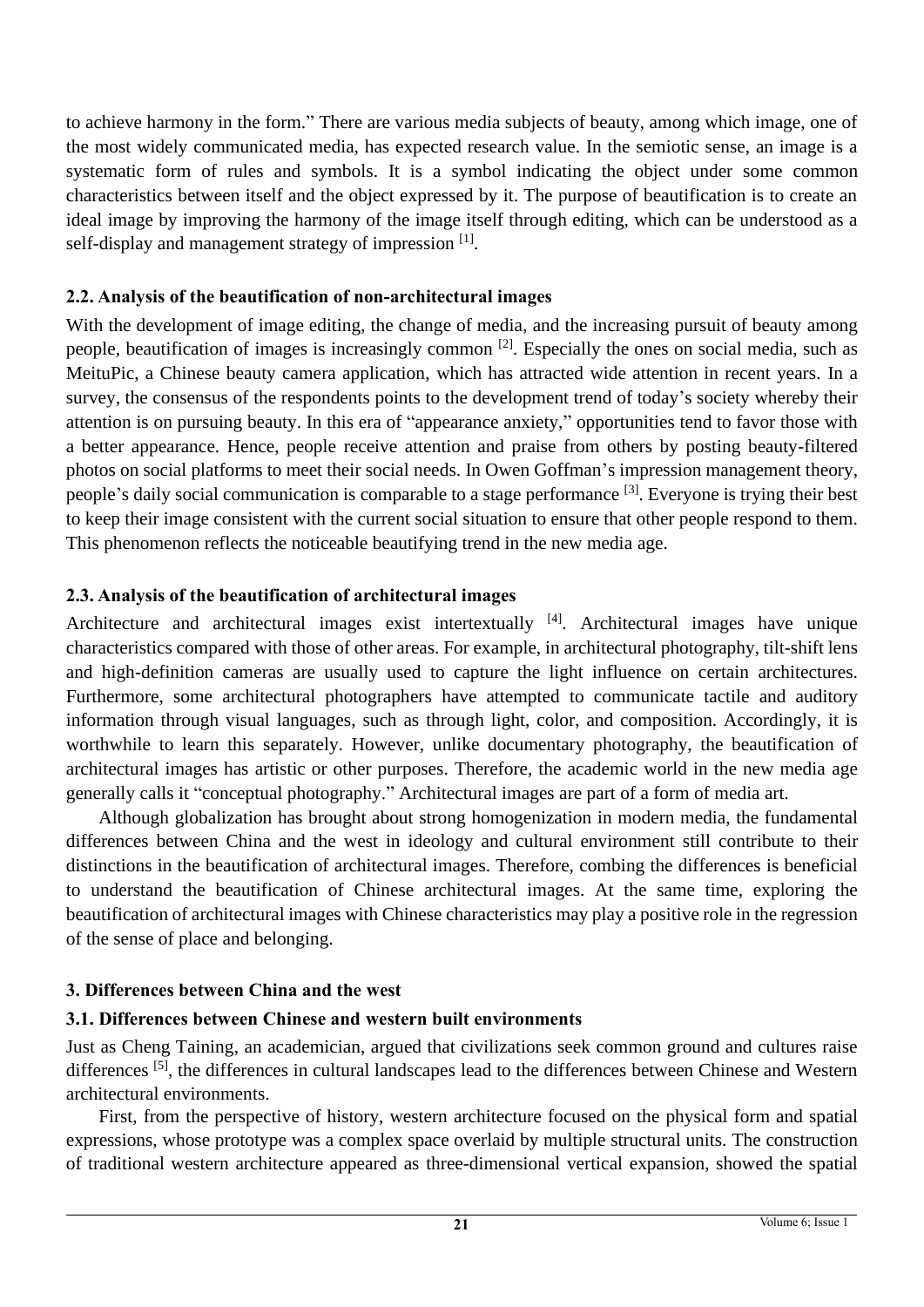pattern of concentration, and attached great importance to the rational beauty of form, which includes the structure, shape, decoration, and volume of the building, having a strong sense of sculpture and tension. However, traditional Chinese architecture focused on the artistic prospect of space. Its prototype and unit were represented by "jian" (a surface surrounded by four columns). By repeatedly juxtaposing them, the architecture presents a two-dimensional horizontal linear and longitudinal advancement. It emphasizes practice and spatial sequence as well as stresses the effect of axial symmetry and depth <sup>[6]</sup>.

From the perspective of modern architecture, as Arata Isozaki had mentioned, after the 1950s, various architectural forms in the world have been consumed by China. The development of local Chinese architecture has seen a strong influence through internationalization. It is on a tough road, on which traditional Chinese architectural forms attempt to be modern, while western architectural forms are being nationalized<sup>[7]</sup>.

# **3.2. Differences between Chinese and Western architectural images**

As a medium to spread ideas, architectural images reflect the differences between Chinese and Western architecture and architectural media accordingly. Due to the well-developed political and economic situations, architectural images in western countries can meet the needs of consumers and participate in the process of consumption <sup>[8]</sup>. As opposed in China, where political and economic development is insufficient, this orientation is still in its infancy. The Chinese ideology and construction environment have shaped a unique urban and architectural culture <sup>[9]</sup>. In the new media age, the openness and sharing of a wide range of public audiences are promoted. Therefore, architectural images tend to reflect the characteristics of the society. Architectural images shoulder the role of cultural inheritance, especially those cities and architectures that reflect the historical features and living habits of the Chinese. Moreover, with the trend of internationalization, Chinese architectural images are still influenced by western ones, making them a mixture of both sides.

With the arrival of the new media age and the formation of the "architecture-architect-architectural" image(beautified)-market" system, the differences between Chinese and western beautification of architectural images come from the differences between architecture and architectural images. To sum up, the beautification of Chinese architectural images reflects the mixed characteristics of Chinese architectural forms, the initial elements of catering to consumer needs, as well as the attributes of inheriting Chinese urban and architectural culture, which integrates Chinese aspects on the basis of the west.

# **4. Beautification of Chinese architectural images**

In the new media age, as the mainstream communication medium, the internet promotes architectural communication. As a result, many architectural media have moved from traditional to online ones.

Compared with traditional media, the public hopes to seek a more powerful expression, so visualized expression has become the new trend in architectural communication. The beautification of Chinese architectural images is classified and expounded according to different communication directions: audience orientation, time orientation, space orientation, and culture orientation.

# **4.1. Audience orientation**

On May 10, 2015, "Yitiao" uploaded a video on its WeChat official account with the headline of "The Loneliest Library in China." It was popular on the internet and received 600 million views across the network (**Figure 1**). The video showed a library facing the sea and standing alone on an empty beach as if it was the end of time. As a result, many tourists visited the library, with the highest daily flow of more than 3,000 people, far more than the library can contain. Sharon Zukin, an American professor of sociology,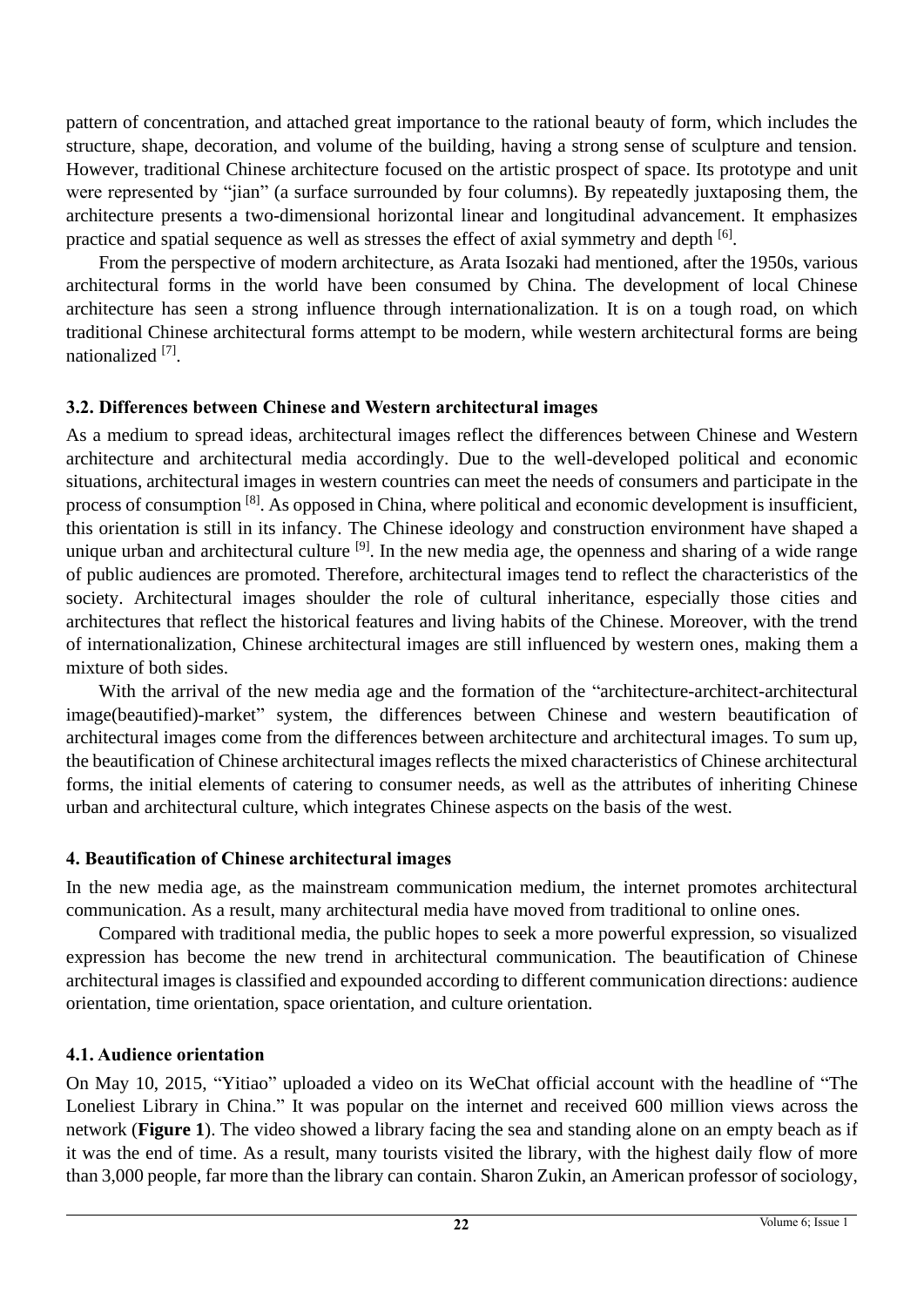argued that urban changes should take politics, economics, society, and culture into account along with capital, property, media preferences, and consumer preferences.





**Figure 1.** Library facing the sea (from a website) **Figure 2.** Inside the Dune Art Museum (from Mafengwol, a website)

The library in China represents a successful case of image communication in the new media age. Based on communication data, design information, and field investigation, an elaboration on the audience orientation will be discussed in consideration of this seaside library. In this case, four types of audiences are included in image communication: investors, developers, consumers, and architects.

As far as investors are concerned, this project has become famous throughout the internet due to the widespread architectural photography images. These images have attracted many tourists and brought substantial sales records to Anaya Real Estate, its developer, who managed to realize the online-to-offline (O2O) mode of cultural real estate. Since then, the developer has continuously cooperated with domestic star architectural firms to create distinctive complementary buildings, including Anaya Auditorium, Dune Art Museum (Figure 2), Anaya Art Center, etc. [10]. For consumers, attracted by the lonely, genuine, meditative, and mysterious atmosphere of the sea conveyed by the images, urban youth visit the library to pursue the psychological demand of "a slow life." At the same time, Anaya's tourism real estate development provides cultural, leisure, and living facilities, which meet the cultural demands of the urban middle class and personalize its spatial image in the process of social media communication. Visitors consider these images as a label of a "beautiful life," while architects drive architectural designs into the professional field. Differing from the emphasis on the lonely atmosphere on social media, architects make serious, orthodox, and academic discussions about this seaside library. They ponder about the relationship between two-dimensional architectural images and architectural designs from the architectural perspective of site, space, structure, section, material, etc.

#### **4.2. Time orientation**

In the era of picture-reading nowadays, architectural photography shapes people's understanding of architecture. When people do not have the opportunity to experience on-site architecture, images become the best medium to reflect the relationship among architectural space, light and shadow, scale, color, as well as texture. Moreover, the beautification of architectural images is widely found in exhibitions, announcements of new works, travel guides, and printed publications. Therefore, architectural photography has increasingly become an active embellishing method for architectural communication.

The beautification of architectural photography includes two stages: shooting and effect. The shooting stage focuses on the equipment, light, composition, color, and other aspects. For example, photographers primarily use large and medium format cameras, consider the relationship between height, angle, distance,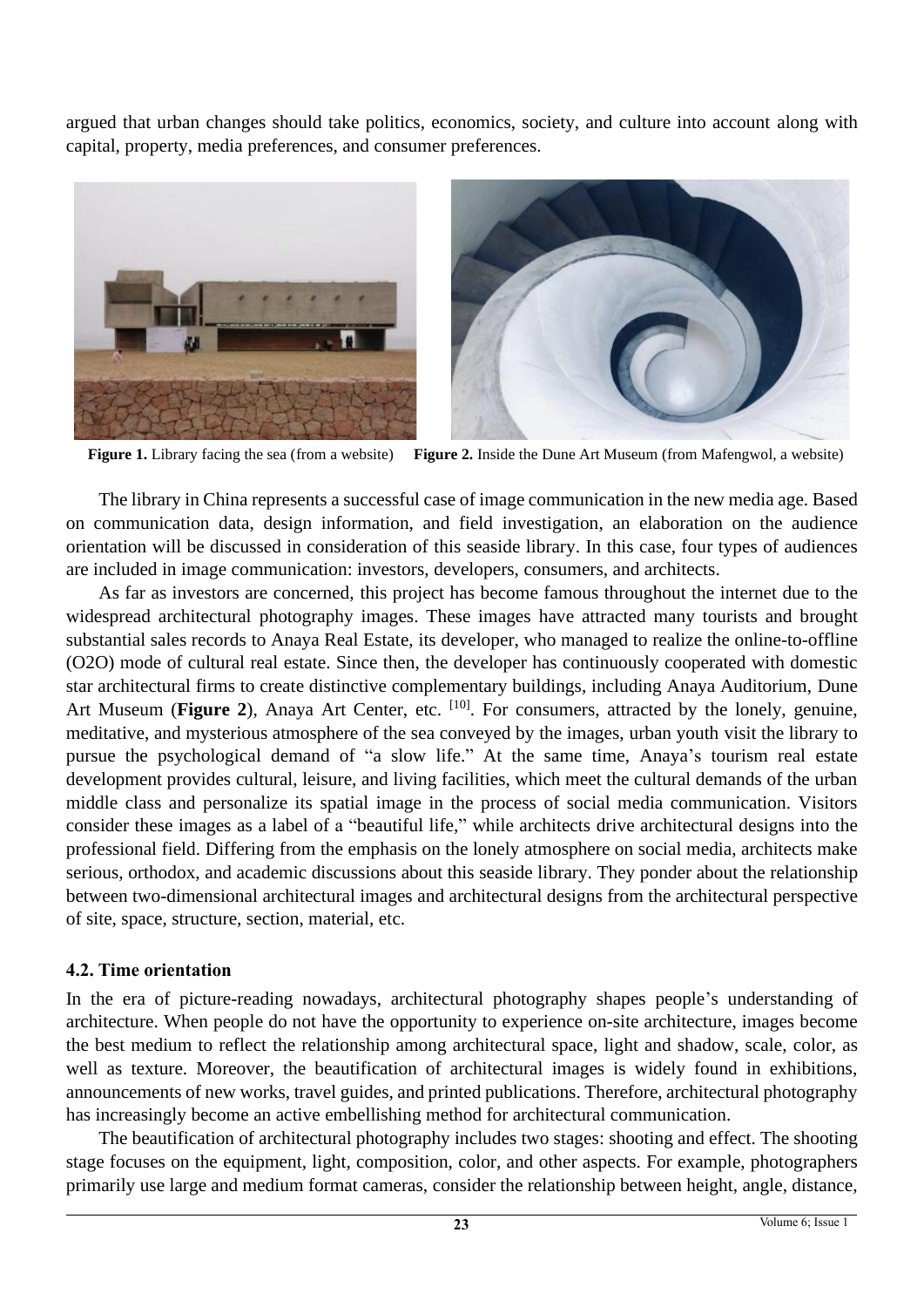and the characteristics of the architecture, as well as take into account of the use of light, color control, and indoor light. The post-processing in photography is equally important, such as Photoshop, Lightroom, and other software to adjust the highlight and shadows or exposure value, saturation, clarity, perspective, and other elements <sup>[11]</sup>. For the later stage, architectural photography is not only the visual expression of the architectural form and environment, facade, interior space, as well as internal and external decoration, but also the process of recreating, integrating the views and emotions of the photographer, as well as displaying the cognitive concept of the photographer to the world. Taking the urban photography in Chongqing with cyberpunk style as an example, the time-oriented beautification of architectural photography is elaborated.

With the rapid development of Chongqing, modern skyscrapers, colorful neon lights, and magical urban structures with a strong sense of space create a city that is full of futuristic cyberpunk style, becoming the preferred location of photographers (**Figure 3** and **Figure 4**). A series of photographs of Chongqing have won much attention on the internet, making Chongqing an online celebrity city. Photographers tend to focus on Chongqing's urban rail transit, such as viaducts, tunnels, cableways, bridges, and skyscrapers. They usually use sizeable wide-angle lens to shoot in a low angle or shoot perspective in an elevation angle or use a wide-angle lens in an elevation angle. Splicing, symmetry, contrast, reconstruction, and other techniques strengthen the visual impression of conflict aesthetics in the scene composition [12]. In postprocessing, in terms of hue, the colors are adjusted uniformly, focusing on improving the blue and purple saturation as well as the overall picture brightness and lighting brightness. Geometric neon light effects of different shapes are drawn to enhance the sense of science and technology. The technological and futuristic elements of urban space are reflected with a sense of fiasco, such as dislocation stretching and dynamic blurring <sup>[13]</sup>, thus subverting the audience's cognition of architectural images in the objective real-life world and presenting the concept of urban dystopia.



**Figure 3.** Raffles City Chongqing (a shot by AKA\_SK8Simon)



**Figure 4.** Nearby Chongqing Liberation Monument (a shot by Marcelo)

# **4.3. Spatial orientation**

Those who perceive architectural images are also users of architecture to a certain extent. In that case, architectural design is influenced by images, which illustrate and reconstruct architectural design. For example, in an actual project, the interior of the minaret and the spiral staircase of the Yangtze River Art Museum convey the commemorative atmosphere of the "anchor point" of the architecture through photography filled with a sense of light, creating a sense of place. In the design of Nestle's Sense Cafe in Beijing, the red ribbon is a "soft intervention" in the courtyard. The photos enhance the color of the ribbon, breaking through a series of boundary relations of the old city. Other than that, the glass facade of Depot Boijmans Van Beuningen is made of reflective mirrored panels, which emphasize the visual effect of the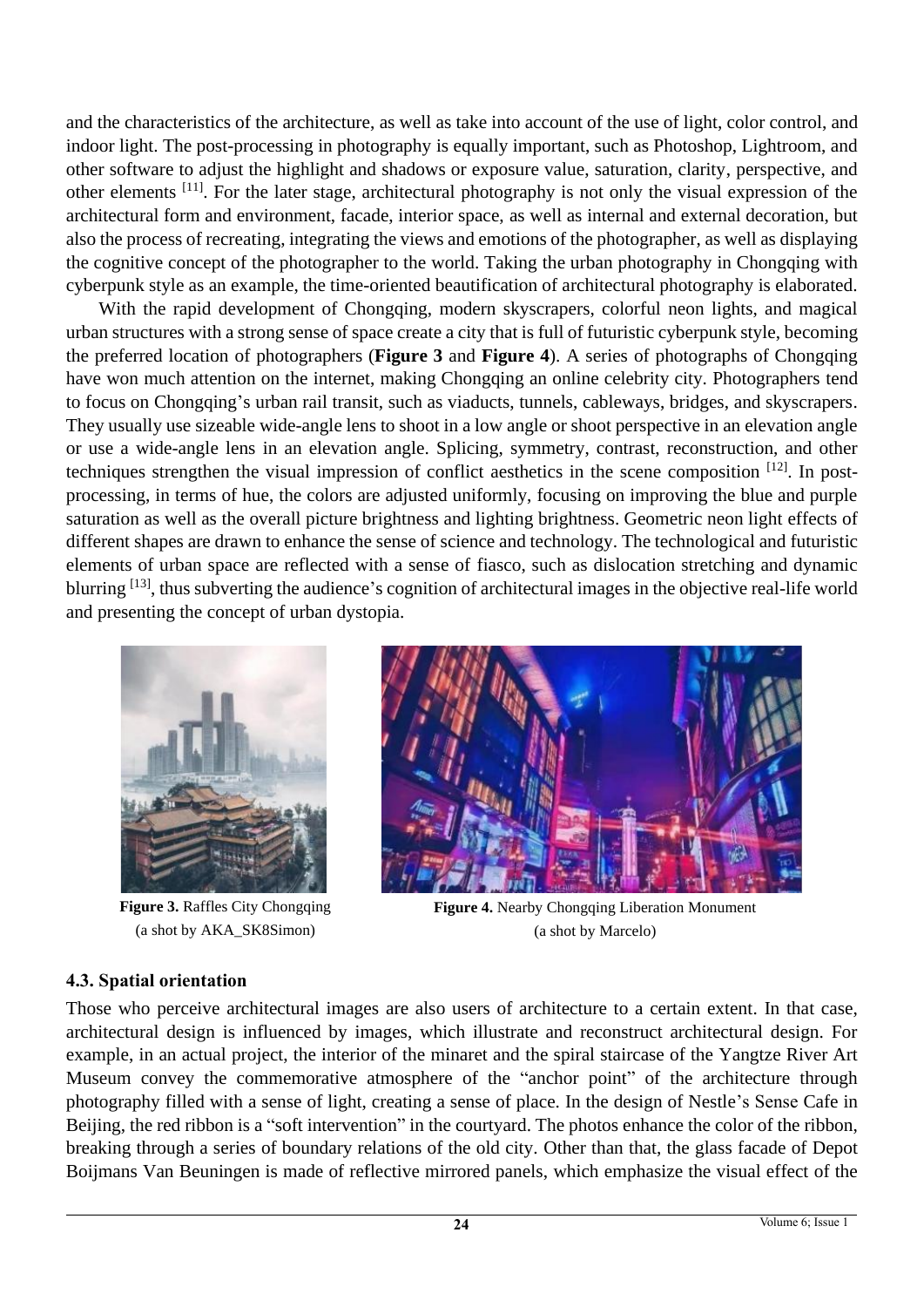art warehouse and its surroundings. Taking Mulan Prairie House as an example, this paper further looks into the beautification of architectural images with spatial orientation.

Mulan Prairie House was one of the most reported architectures in 2017. The articles attached with the architectural photographs of this architecture have been read 100 million times on the internet, making it an excellent sample for studying the beautification of architectural photography images (**Figure 5**). The simplified form of the architecture, the unique environment with mountains and grasslands as the background, as well as the graphic materials create a photogenic scene to stimulate images visually. Mulan Prairie House is located in the northeast of Hebei Province, connected with the Inner Mongolia grassland. The effect image is detached, enjoying the grassland with blue sky and white clouds with its unique location. The architecture prioritizes the form, imitating the Mongolian yurt, whose image expression is simple and easy to perceive. Zhang Haiao, an architect, introduced mirrors, glass, aluminum, and other materials unrelated to the main structure but have a strong sense in pictures to enhance the visual effect of the interior and exterior space. For example, outside the architecture, the quaint tea room is wrapped in mirrored metal panels, and a rectangular volume that extends from the yurt is wrapped in rubble veneers.



**Figure 5.** Mulan Prairie House (shots by Su Shengliang, from https://www.gooood.cn)

The process from drawing to architecture and then from the architecture to the image completes the "design – construction – use" routine or the so-called "production and consumption" of the architecture loop [14]. When images are the mainstream of presentation, image consumption and architectural design are equally important in this process. Therefore, in a space where the beauty of images is prioritized, the viewer may not be bothered even if the space is uncomfortable, non-durable, non-functional, or impractical. Image hides a series of information of the architecture, such as the location, material, function, etc. Visual effect has become the critical consideration in design.

# **4.4. Cultural orientation**

Architectures and cities grow from status symbols to stories, images, and network traffic. Architectural design is for the minority, but it is open to the public. Traditional two-dimensional architectural drawings limit architecture to professionals, but beautified architectural images in picture books and photographic images circulate architecture's cultural, historical, social, regional, and national characteristics in a way that is more acceptable to the public. Drawing Changsha Taiping Street is taken as an example to explore the positive effects of architectural paintings on architecture, city, and culture.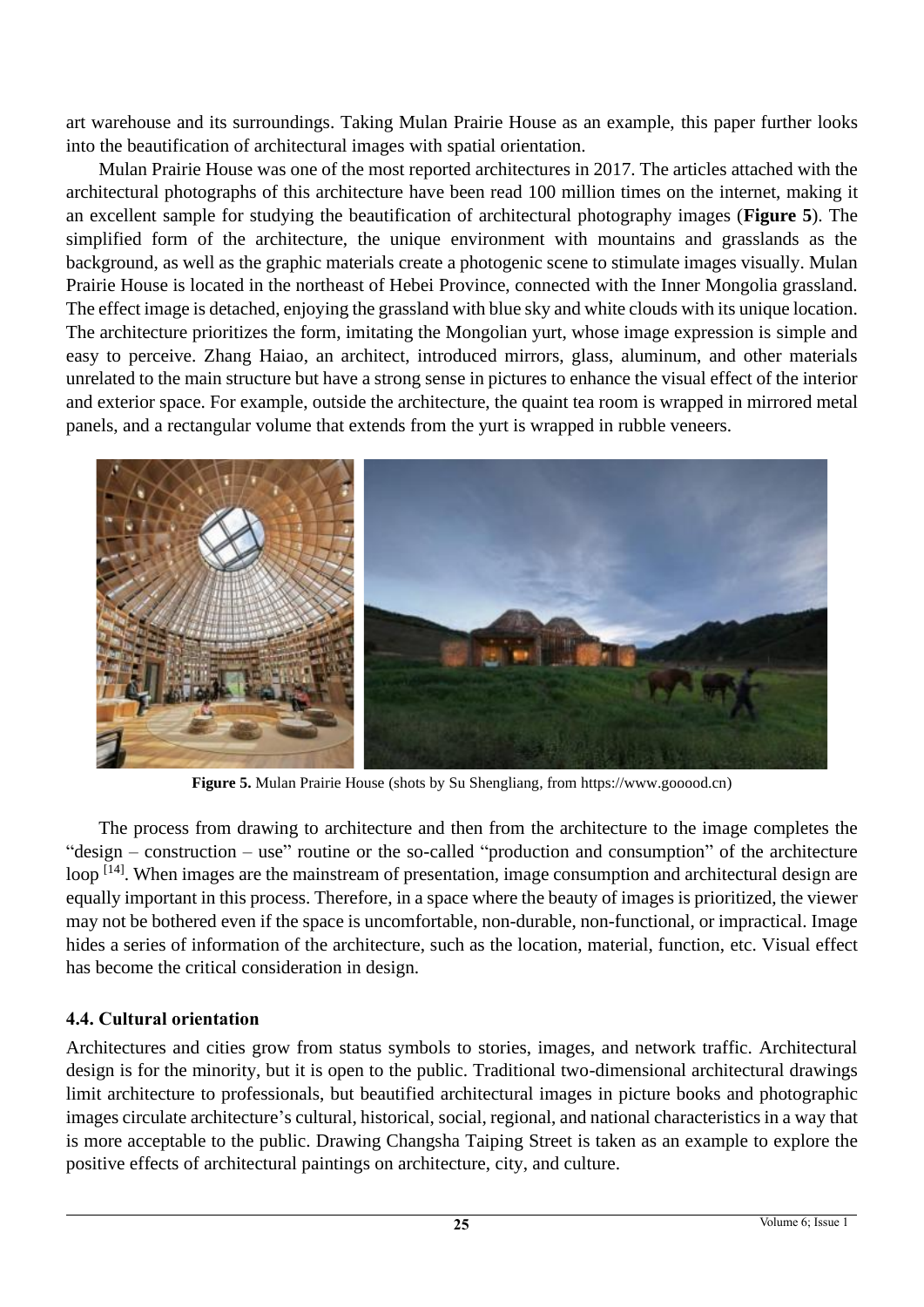Drawing Changsha Taiping Street adopts the form of an architectural picture book and takes historical events as well as current narration as spatial clues. Moreover, with the urban renewal of Chaozong Street, the most representative historical and cultural blocks in Changsha have been captured, highly reflecting the food and entertainment culture [15] (**Figure 6**). The team profoundly excavates the gene of the city itself, uses its social, historical, and cultural resources, as well as visualizes the vivid scenes of streets and corners of Changsha to help the public understand the participation of the architectural space in urban development.



**Figure 6.** Drawing Changsha Taiping Street

As a new cultural communication medium, Drawing Changsha Taiping Street is a reproduction of Changsha's history, existing space, and market culture as well as a reminder of history and urban space to awaken citizens' cultural identity in urban historical blocks. Drawing Changsha Taiping Street promotes the protection and development of culture by cultural communication rather than the previous economyoriented model, which is also a new strategy to explore the revival of urban historical blocks in the new media age. Architecture picture books are stories with historical value, artistic value, technical value, and social thinking. They integrate architectural and environmental information as well as the image content of urban culture and record them into books through painting to attract the public to "taste" the cities and architectures beyond the inherent standards.

# **5. Conclusion**

In conclusion, the impetus for the beautification of Chinese architectural images comes from various sources, with multiple influencing factors from different directions. On the whole, in the age of new media, the communication of Chinese architectural images plays a critical role in the judgment of architectural design, architectural influence, architects themselves, and also the entire architectural environment. Although the beautification of images has brought more attention to the communication of architecture, the impact of values and judgment guidance behind the communication still requires further discussion.

# **Disclosure statement**

The authors declare that there is no conflict of interest.

# **References**

- [1] Ran H, Liu Y, 2021, Motivation, Meaning and Interpretation of Beauty: A Qualitative Analysis of Photo Editing Behavior of Young Women. News and Writing, 2021(04): 32-39.
- [2] Zhu Y, Sun A, Ye Y, et al., 2021, Analyze the Social Behavior of College Students Using Beauty Filters in Selfies – Based on Impression Management Theory. Media Forum, 4(02): 156-158.